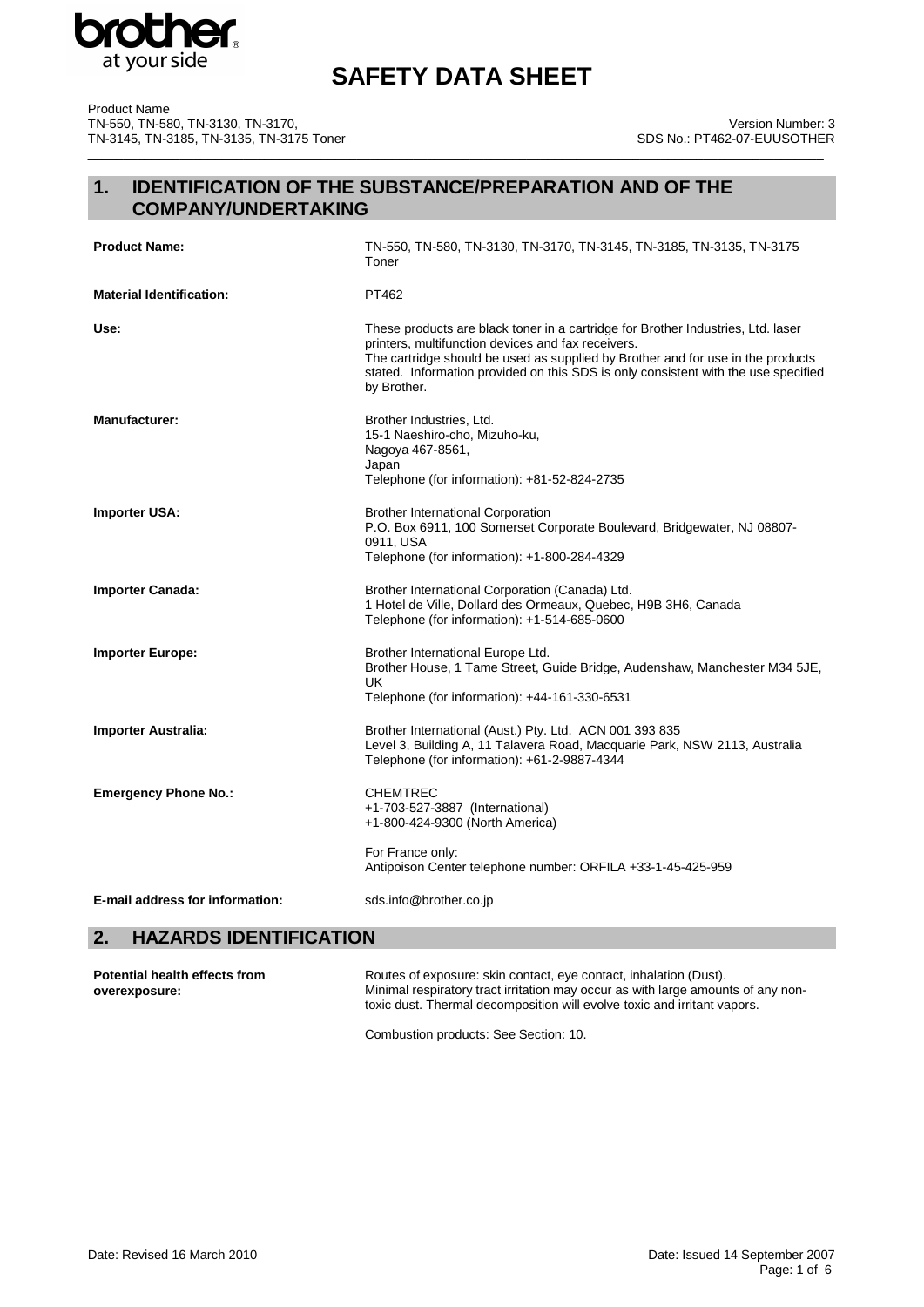

| <b>Product Name</b>                      |                            |
|------------------------------------------|----------------------------|
| TN-550, TN-580, TN-3130, TN-3170,        | <b>Version Number</b>      |
| TN-3145, TN-3185, TN-3135, TN-3175 Toner | SDS No.: PT462-07-EUUSOTHE |
|                                          |                            |

### Version Number: 3 SDS No.: PT462-07-EUUSOTHER

| <b>Potential Health Effects:</b> | Routes of exposure:<br>skin contact, eye contact, inhalation (Dust).                                                                                                                                                                                                         |
|----------------------------------|------------------------------------------------------------------------------------------------------------------------------------------------------------------------------------------------------------------------------------------------------------------------------|
|                                  | Inhalation (Dust). For large quantities:<br>May cause irritation to the respiratory system.<br>Effects and Symptoms - Increased difficulty in breathing. Sneezing. Coughing.<br>Use this product as intended in order to prevent the dust leakage that leads to<br>exposure. |
|                                  | Skin Contact:<br>No specific effects and/or symptoms have been reported or known.                                                                                                                                                                                            |
|                                  | Eye Contact:<br>May cause eye irritation. Use this product as intended in order to prevent the dust<br>leakage that leads to exposure.                                                                                                                                       |
|                                  | Ingestion:<br>May cause stomach ache. Unlikely route of exposure.                                                                                                                                                                                                            |
| <b>Special Hazards:</b>          | May form explosible dust clouds in air.                                                                                                                                                                                                                                      |
| <b>EU Classification:</b>        | Not classified as hazardous according to EU Directive 1999/45/EC.                                                                                                                                                                                                            |
| <b>Australia Classification:</b> | Not classified as hazardous according to the criteria of NOHSC.                                                                                                                                                                                                              |

# **3. COMPOSITION/INFORMATION ON INGREDIENTS**

**Chemical Name:** Styrene-acrylate Toner (Mixture).

| <b>Chemical Name</b>        | CAS No.      | EC No.          | %W/W        | EU Hazard Symbols | EU Risk Phrases |
|-----------------------------|--------------|-----------------|-------------|-------------------|-----------------|
| Styrene-acrylate copolymer  | 25767-47-9   | Not applicable. | $80 - 90$   | Not classified.   | Not classified. |
| Carbon Black (bound)        | 1333-86-4    | 215-609-9       | $5 - 7$     | Not classified.   | Not classified. |
| <b>Fatty Acid Ester</b>     | Confidential | Confidential    | $4 - 6$     | Not classified.   | Not classified. |
| <b>PMMA</b>                 | 9011-14-7    | Not applicable. | $0.5 - 1.5$ | Not classified.   | Not classified. |
| Silicon Dioxide (amorphous) | 7631-86-9    | 231-545-4       |             | Not classified.   | Not classified. |

# **4. FIRST AID MEASURES**

General: If symptoms persist, obtain medical attention.

| Inhalation:                         | Obtain immediate medical attention. In case of accident by inhalation remove<br>casualty to fresh air and keep at rest.             |
|-------------------------------------|-------------------------------------------------------------------------------------------------------------------------------------|
| <b>Skin Contact:</b>                | Remove contaminated clothing immediately and wash affected skin with plenty of<br>water or soap and water.                          |
| <b>Eye Contact:</b>                 | Obtain medical attention. If substance has got into the eyes, immediately wash<br>out with plenty of water for at least 15 minutes. |
| Ingestion:                          | Obtain immediate medical attention. Wash out mouth with water and give 200-<br>300 ml (half a pint) of water to drink.              |
| 5.<br><b>FIRE-FIGHTING MEASURES</b> |                                                                                                                                     |

| <b>Extinguishing Media:</b>     | Extinguish preferably with dry chemical, Carbon dioxide, Water spray, Foam. |
|---------------------------------|-----------------------------------------------------------------------------|
| Unsuitable Extinguishing Media: | Do not use water jet.                                                       |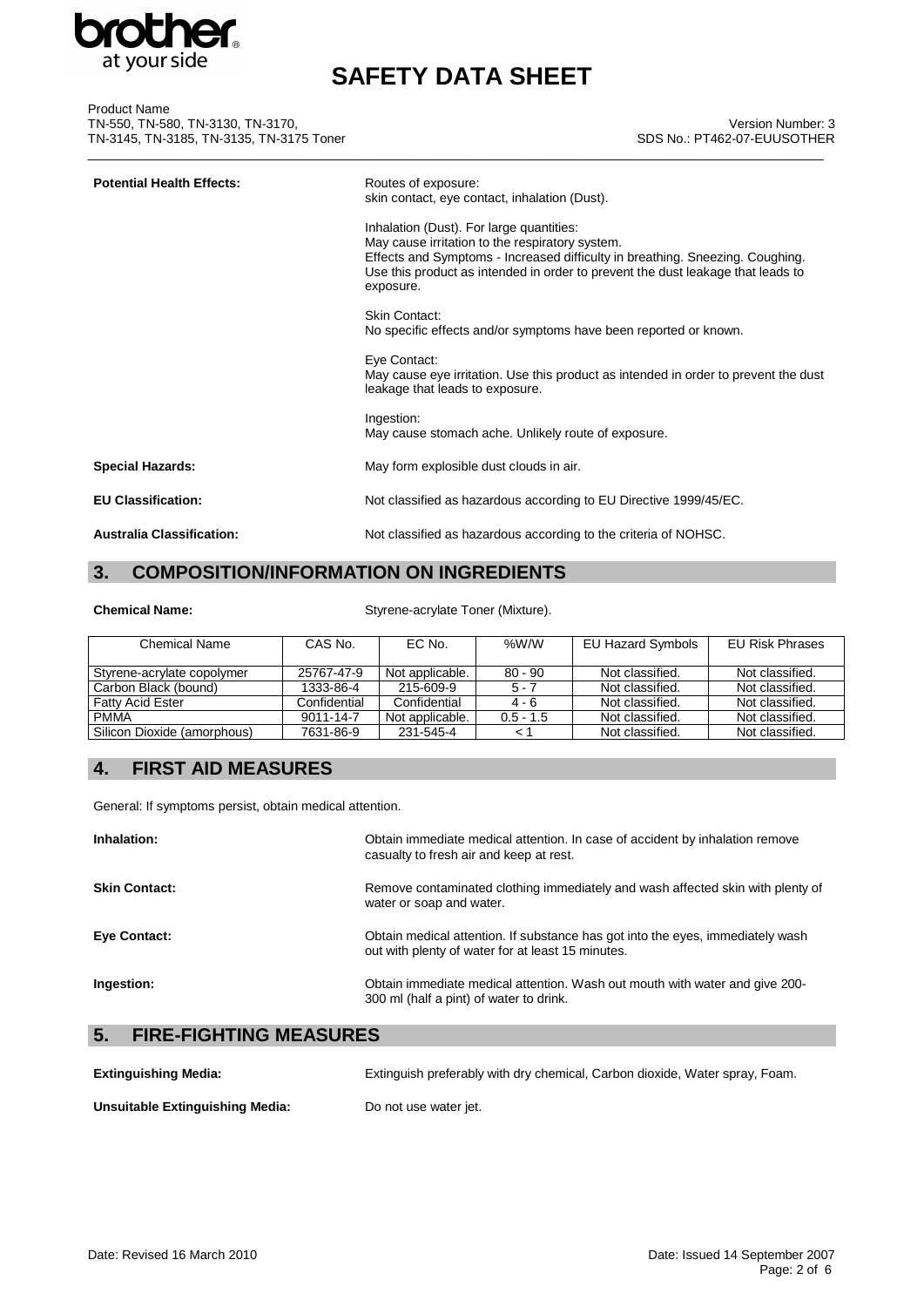

| <b>Product Name</b><br>TN-550, TN-580, TN-3130, TN-3170,<br>TN-3145, TN-3185, TN-3135, TN-3175 Toner | Version Number: 3<br>SDS No.: PT462-07-EUUSOTHER                                                                                                                                                                                                                                                                                                                                                                                                                                                                                                   |
|------------------------------------------------------------------------------------------------------|----------------------------------------------------------------------------------------------------------------------------------------------------------------------------------------------------------------------------------------------------------------------------------------------------------------------------------------------------------------------------------------------------------------------------------------------------------------------------------------------------------------------------------------------------|
| <b>Special firefighting procedures:</b>                                                              | Do not use high-pressure water in order to prevent creating a dust cloud and<br>spreading fire dust. Use appropriate respirator for carbon monoxide and carbon<br>dioxide. Wear positive pressure self-contained breathing apparatus (SCBA)<br>during the attack phase of firefighting operations and during cleanup in enclosed<br>or poorly ventilated areas immediately after a fire. Personnel not having suitable<br>respiratory protection must leave the area to prevent significant exposure to toxic<br>combustion gases from any source. |
| Unusual fire and explosion hazards:                                                                  | May form explosible dust clouds in air. Combustion products: See Section: 10.                                                                                                                                                                                                                                                                                                                                                                                                                                                                      |
| <b>Explosion limits:</b>                                                                             | Lower = $40$ g/m <sup>3</sup>                                                                                                                                                                                                                                                                                                                                                                                                                                                                                                                      |
| <b>ACCIDENTAL RELEASE MEASURES</b><br>6.                                                             |                                                                                                                                                                                                                                                                                                                                                                                                                                                                                                                                                    |
| <b>Personal Protection:</b>                                                                          | Avoid generation of dust. Do not breathe dust.<br>A suitable dust mask or dust respirator with filter type A/P may be appropriate.                                                                                                                                                                                                                                                                                                                                                                                                                 |
| <b>Environmental Precautions:</b>                                                                    | Prevent substance entering sewers. Washings must be prevented from entering<br>surface water drains.                                                                                                                                                                                                                                                                                                                                                                                                                                               |
| <b>Methods for Cleaning Up:</b>                                                                      | Sweep the spilt toner or remove it with a vacuum cleaner and transfer into a<br>sealed container carefully. Sweep slowly to minimize generation of dust during<br>clean-up. If a vacuum cleaner is used, the motor must be rated as dust explosion-<br>proof.                                                                                                                                                                                                                                                                                      |

Potential for very fine particles to be taken into the vacuum only to be passed back into the environment due to pore size in the bag or filter.

DISPOSAL CONSIDERATIONS - See Section: 13.

# **7. HANDLING AND STORAGE**

Handling: **Handling:** Keep out of the reach of children. Avoid dust generation. Avoid inhalation of high concentrations of dust. Avoid contact with eyes.

**Storage:** Storage: **Keep out of the reach of children. Keep away from oxidizing agents.** 

# **8. EXPOSURE CONTROLS/PERSONAL PROTECTION**

| <b>Occupational Exposure Limits:</b>                                                                                                                                                                                                         |           |                                                                                                                                                     |                  |          |  |
|----------------------------------------------------------------------------------------------------------------------------------------------------------------------------------------------------------------------------------------------|-----------|-----------------------------------------------------------------------------------------------------------------------------------------------------|------------------|----------|--|
| <b>SUBSTANCE</b>                                                                                                                                                                                                                             | CAS No.   | <b>OSHA PEL</b>                                                                                                                                     | <b>ACGIH TLV</b> | EU IOELV |  |
| Carbon Black                                                                                                                                                                                                                                 | 1333-86-4 | 3.5 mg/m $3$ TWA                                                                                                                                    | 3.5 mg/m $3$ TWA | None.    |  |
| Silicon Dioxide (amorphous)                                                                                                                                                                                                                  | 7631-86-9 | 20mppcf<br>$80$ (mg/m <sup>3</sup> )/%SiO <sub>2</sub>                                                                                              | None.            | None.    |  |
| USA OSHA PEL (TWA): 15 mg/m <sup>3</sup> (Total Dust) 5mg/m <sup>3</sup> (Respirable Fraction).<br><b>Additional Information:</b><br>ACGIH TLV (TWA): 10 mg/m <sup>3</sup> (Inhalable particles) 3 mg/m <sup>3</sup> (Respirable particles). |           |                                                                                                                                                     |                  |          |  |
| <b>Environmental Exposure Controls:</b>                                                                                                                                                                                                      |           | Not normally required.                                                                                                                              |                  |          |  |
| <b>Ventilation:</b>                                                                                                                                                                                                                          |           | Good general ventilation should be sufficient under normal use.                                                                                     |                  |          |  |
| <b>Personal Protection:</b>                                                                                                                                                                                                                  |           | Not normally required. For use other than in normal operating procedures (such<br>as in the event of large spill), the following should be applied: |                  |          |  |
|                                                                                                                                                                                                                                              |           | Eye/face: Goggles.<br>Skin: Protective gloves.<br>Respirators: Dust mask. (Large spillages: Respirator).                                            |                  |          |  |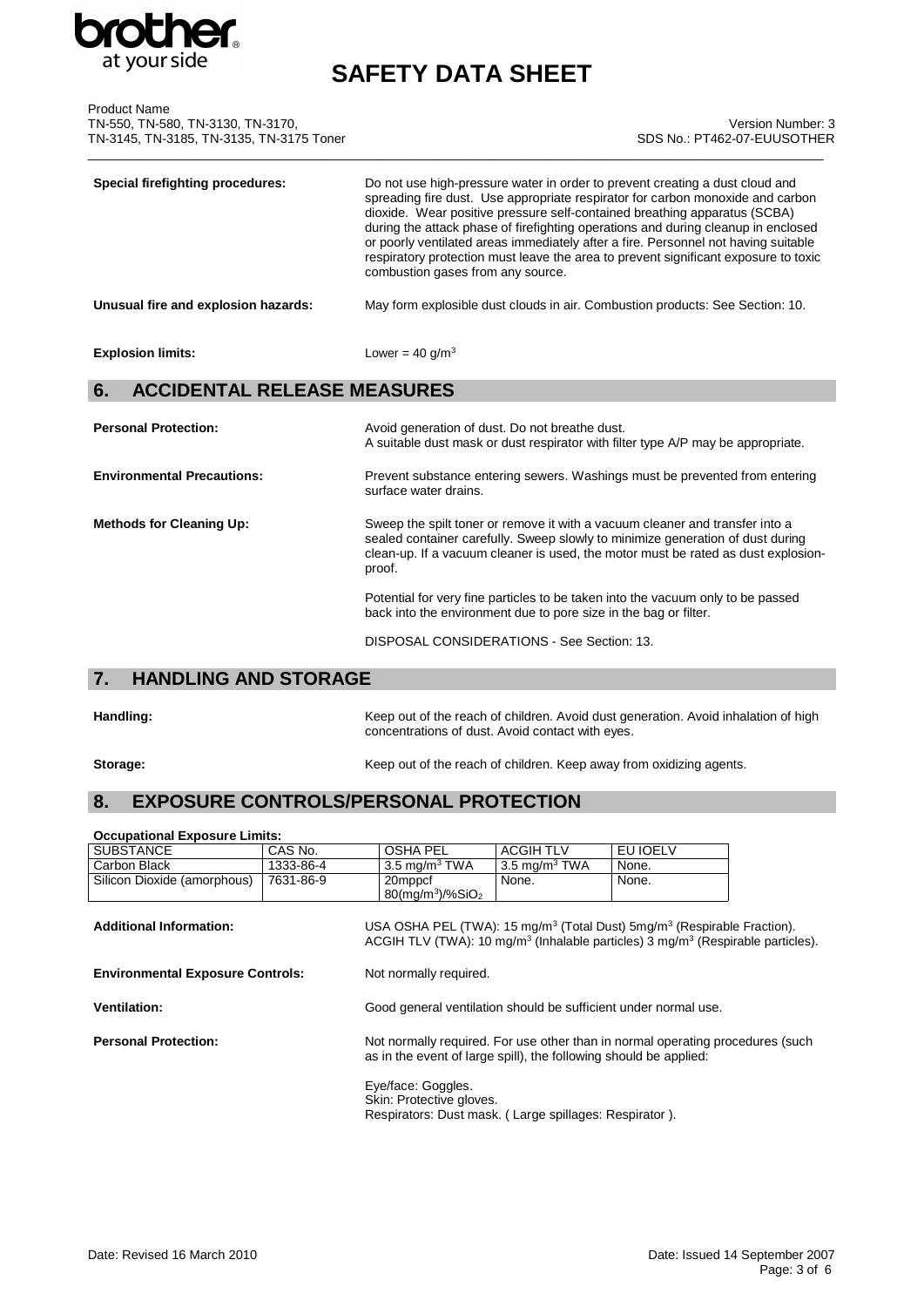

\_\_\_\_\_\_\_\_\_\_\_\_\_\_\_\_\_\_\_\_\_\_\_\_\_\_\_\_\_\_\_\_\_\_\_\_\_\_\_\_\_\_\_\_\_\_\_\_\_\_\_\_\_\_\_\_\_\_\_\_\_\_\_\_\_\_\_\_\_\_\_\_\_\_\_\_\_\_\_\_\_\_\_\_\_\_\_\_\_\_\_\_\_\_\_\_\_\_\_\_\_\_\_\_

Product Name TN-550, TN-580, TN-3130, TN-3170, TN-3145, TN-3185, TN-3135, TN-3175 Toner

### Version Number: 3 SDS No.: PT462-07-EUUSOTHER

### **9. PHYSICAL AND CHEMICAL PROPERTIES**

**pH (Value):** Not applicable.<br> **Form:** Powder. Color:<br>Odor: **Boiling Point (°C):**<br>Melting Point (°C): **Vapor Pressure (Pascal):** Not applicable<br> **Specific Gravity:** 1.15 (H<sub>2</sub>O=1). **Specific Gravity:**  $1.15 \text{ (H}_2\text{O}=1).$ <br> **Viscosity (mPa.s):** Not applicable. **Viscosity (mPa.s):** Not applicable.<br>
Flash Point (°C): Not applicable. **Flash Point (°C):**<br>Explosive Properties: **Explosive Properties:** Explosion limits lower - 40 g/m<sup>3</sup>. **Flammable Powder Class:** No data.<br> **Vapor Density (Air=1):** Not applicable. **Vapor Density (Air=1):** Not applicable. Not applicable. Not applicable. No data. **Partition Coefficient (n-Octanol/water): Relative Evaporation Rate (Butyl Acetate=1): Oxidizing Properties:** No data.<br> **Solubility (Water):** Negligible. **Solubility (Water):**<br> **Solubility (Other):** No data. **Solubility (Other):** 

Powder.<br>Black. Odorless.<br>Not applicable. 110 (Softening Point (°C)).<br>Not applicable. Not applicable.

### **10. STABILITY AND REACTIVITY**

| <b>Chemical Stability:</b>                 | Stable.                                                                                                        |
|--------------------------------------------|----------------------------------------------------------------------------------------------------------------|
| <b>Conditions to avoid:</b>                | Keep at temperature not exceeding: $200 \, \text{°C}$ . Avoid friction, sparks, or other means<br>of ignition. |
| Materials to avoid:                        | Strong oxidizing agents.                                                                                       |
| <b>Hazardous Decomposition Product(s):</b> | Contains: Carbon monoxide, Carbon dioxide and Nitrogen oxides.                                                 |
| Hazardous polymerization:                  | Will not occur.                                                                                                |

## **11. TOXICOLOGICAL INFORMATION**

This assessment is based on information available on similar products.

| Ingestion:                 | Acute $LD_{50} > 2000$ mg/kg (Method: OECD#423)                                                                                                                                                                                                                                                                                                                                                                                                                                                                                                                                                                                                                                                                                                                                                                                        |  |  |  |
|----------------------------|----------------------------------------------------------------------------------------------------------------------------------------------------------------------------------------------------------------------------------------------------------------------------------------------------------------------------------------------------------------------------------------------------------------------------------------------------------------------------------------------------------------------------------------------------------------------------------------------------------------------------------------------------------------------------------------------------------------------------------------------------------------------------------------------------------------------------------------|--|--|--|
| Inhalation:                | Acute $LC_{50}$ > 5mg/l (Method: OECD#403)                                                                                                                                                                                                                                                                                                                                                                                                                                                                                                                                                                                                                                                                                                                                                                                             |  |  |  |
| <b>Skin Contact:</b>       | Non-irritant. (Method: OECD#404)                                                                                                                                                                                                                                                                                                                                                                                                                                                                                                                                                                                                                                                                                                                                                                                                       |  |  |  |
| <b>Eye Contact:</b>        | Slight irritant to the eye. (Method: OECD#405)                                                                                                                                                                                                                                                                                                                                                                                                                                                                                                                                                                                                                                                                                                                                                                                         |  |  |  |
| Mutagenicity:              | Negative. (Method: OECD#471 / Ames test)                                                                                                                                                                                                                                                                                                                                                                                                                                                                                                                                                                                                                                                                                                                                                                                               |  |  |  |
| <b>Skin sensitization:</b> | It is not a skin sensitizer. (Method: OECD#429)                                                                                                                                                                                                                                                                                                                                                                                                                                                                                                                                                                                                                                                                                                                                                                                        |  |  |  |
| <b>Carbon Black:</b>       | Carcinogenicity Information.<br>In 1996, the IARC reevaluated carbon black as a Group 2B carcinogen (possible<br>human carcinogen). This classification is given to chemicals, for which there is<br>inadequate human evidence, but sufficient animal evidence on which to base an<br>opinion of carcinogenicity.<br>The classification is based upon the development of lung tumors in rats receiving<br>chronic inhalation exposures to free carbon black at levels that induce particle<br>overload of the lung.<br>Studies performed in animal models other than rats did not show any association<br>between carbon black and lung tumors. Moreover, a two-year cancer bioassay<br>using a typical toner preparation containing carbon black demonstrated no<br>association between toner exposure and tumor development in rats. |  |  |  |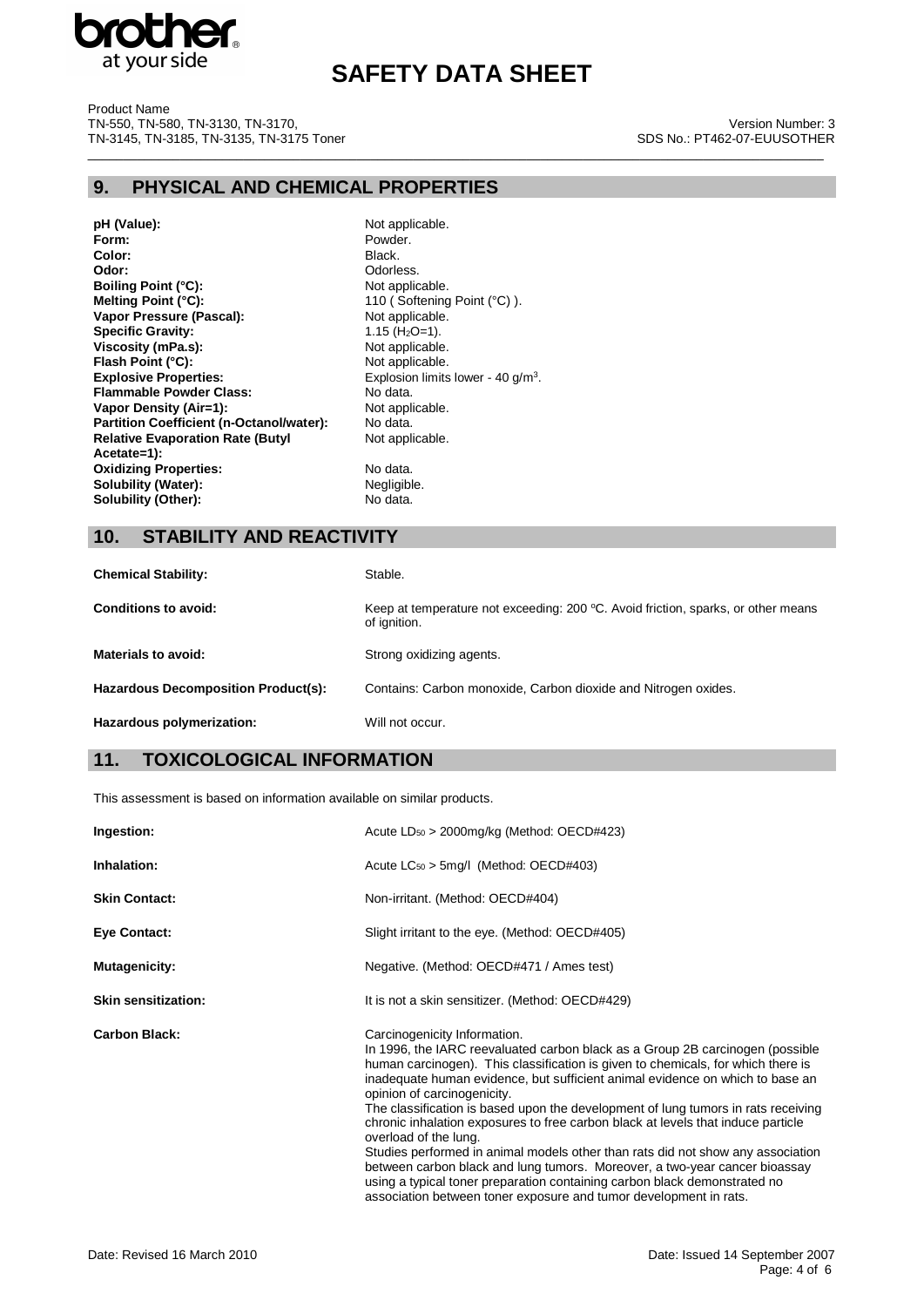

| Product Name                             |  |
|------------------------------------------|--|
| TN-550. TN-580. TN-3130. TN-3170.        |  |
| TN-3145. TN-3185. TN-3135. TN-3175 Toner |  |

**Other ingredients of this product have not been classified as carcinogens according to IARC monographs, NTP and OSHA.**

\_\_\_\_\_\_\_\_\_\_\_\_\_\_\_\_\_\_\_\_\_\_\_\_\_\_\_\_\_\_\_\_\_\_\_\_\_\_\_\_\_\_\_\_\_\_\_\_\_\_\_\_\_\_\_\_\_\_\_\_\_\_\_\_\_\_\_\_\_\_\_\_\_\_\_\_\_\_\_\_\_\_\_\_\_\_\_\_\_\_\_\_\_\_\_\_\_\_\_\_\_\_\_\_

### **12. ECOLOGICAL INFORMATION**

No data available on the adverse effects of this product on the environment.

**Toxicity:** No data.

**Environmental Fate and Distribution:** No data.

**Persistence and Degradation:** No data.

## **13. DISPOSAL CONSIDERATIONS**

Do not put toner or toner cartridges into a fire, this can cause fire to spread with the risk of causing burn injuries. Shred toner cartridges in a dust/explosion controlled environment. Finely dispersed particles may form explosive mixtures in the air.

Dispose of in compliance with Federal, State and local regulations.

### **14. TRANSPORT INFORMATION**

Not classified according to the United Nations 'Recommendations on the Transport of Dangerous Goods'.

| <b>UN No.:</b> | None. |
|----------------|-------|
| Class:         | None. |

Not regulated under DOT, IMDG, ADR, RID, IATA.

# **15. REGULATORY INFORMATION** USA: USA: All chemicals in this product comply with TSCA rules and regulations including TSCA Section 5 (Inventory Rules). **EU:** Not classified as dangerous for supply/use. (1999/45/EC, 67/548/EEC)

**Canada:** WHMIS: Not applicable. (Manufactured article)

Hazard Symbol, Risk Phrases, Safety Phrases: None assigned.

### **16. OTHER INFORMATION**

The following sections contain revisions or new statements: All sections.

**Additional Information:** The information relates only to this product. It may not be valid, if used in combination with any other materials or in any other process, and it is based on our best knowledge as of the date of preparation (revision). **Reference:**  $-$  U.S. 29CFR Part 1910 - ACGIH Threshold Limit Values for Chemical Substances and Physical Agents and Biological Exposure Indices

- EU Directive 91/322/EEC and 2000/39/EC
- IARC Monographs on the Evaluation Carcinogenic Risks to Humans World Health **Organization**
- NTP 11<sup>th</sup> Report on Carcinogens